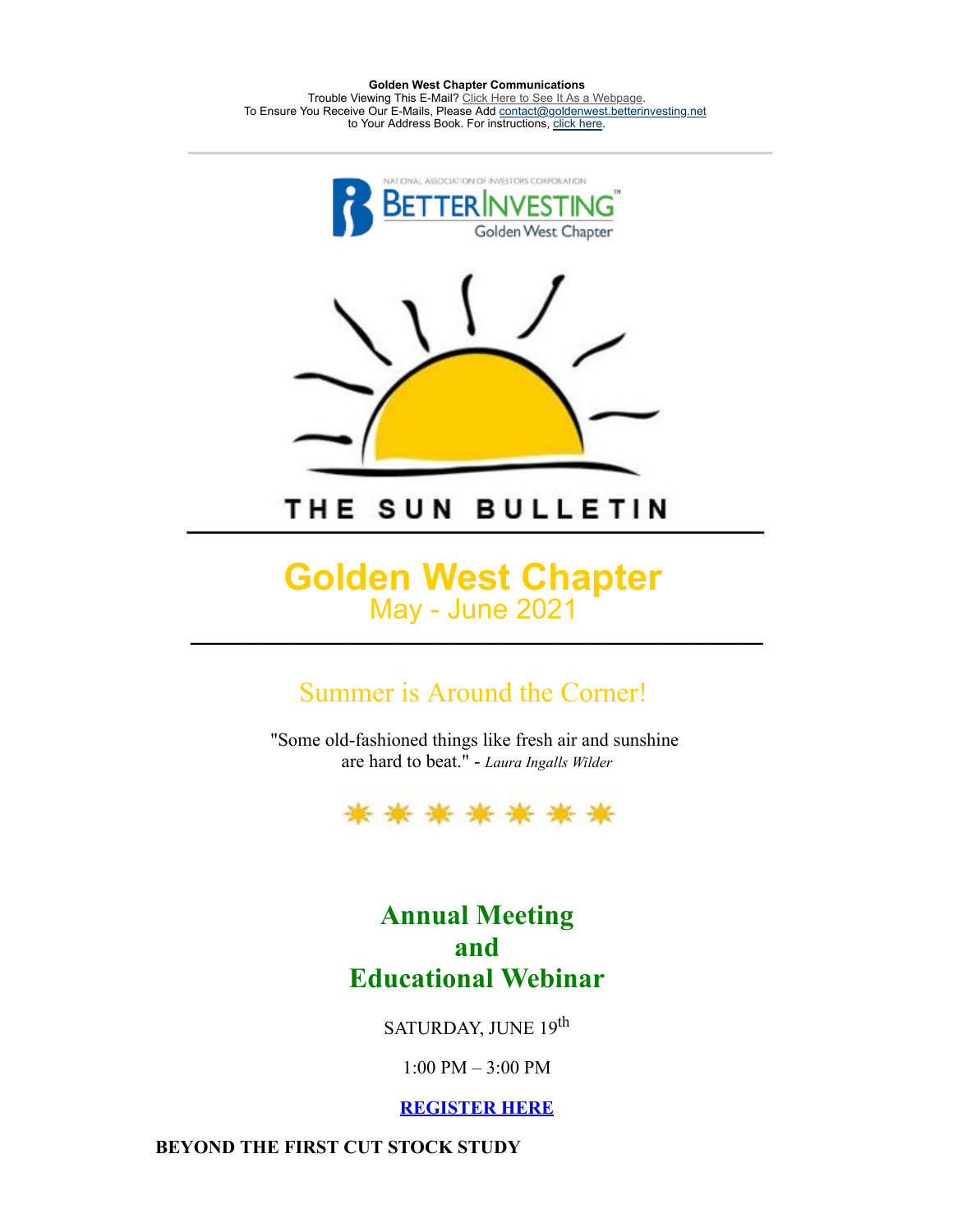Join the Golden West Chapter as we begin with a First Cut stock study, then dig deeper into whether it is a stock we want to have in our portfolio. Together we will assess judgments, examine important financial indicators and look for red flags. Expect to learn some helpful tools and techniques as we consider ways to improve our decision-making process.

In addition to the Education, look for:

- *- A brief chapter business report*
- *- Anniversary Club recognition*

*- Attendee prizes including*

- *1-year subscription of Smallcap Informer Newsletter*
- *1-year subscription to MyStockProspector.com*
- *1-year Investor Advisory Services*
- *1-year SSGPlus membership or membership upgrade*



# Club Portfolio Contest Standings

Congratulations to the *new* top performers as of March 11, 2021!! 1st place: Gelt Gals 2nd Place: SoCal MIC 3rd Place: On Target

On Target moves into the top three! Congrats!! How is your club doing? [BIGW 2020-21 Portfolio Contest](https://docs.google.com/spreadsheets/d/1fkNrsb4abRJS-piNQwSGFajA0l5YvYL5qoqiUynTWmA/edit#gid=1150469298)



# Visit a Model Investment Club



Meets 2nd Saturday Meets 1st Saturday 10:30 AM - 12:30 PM 9:00 - 11:00 AM

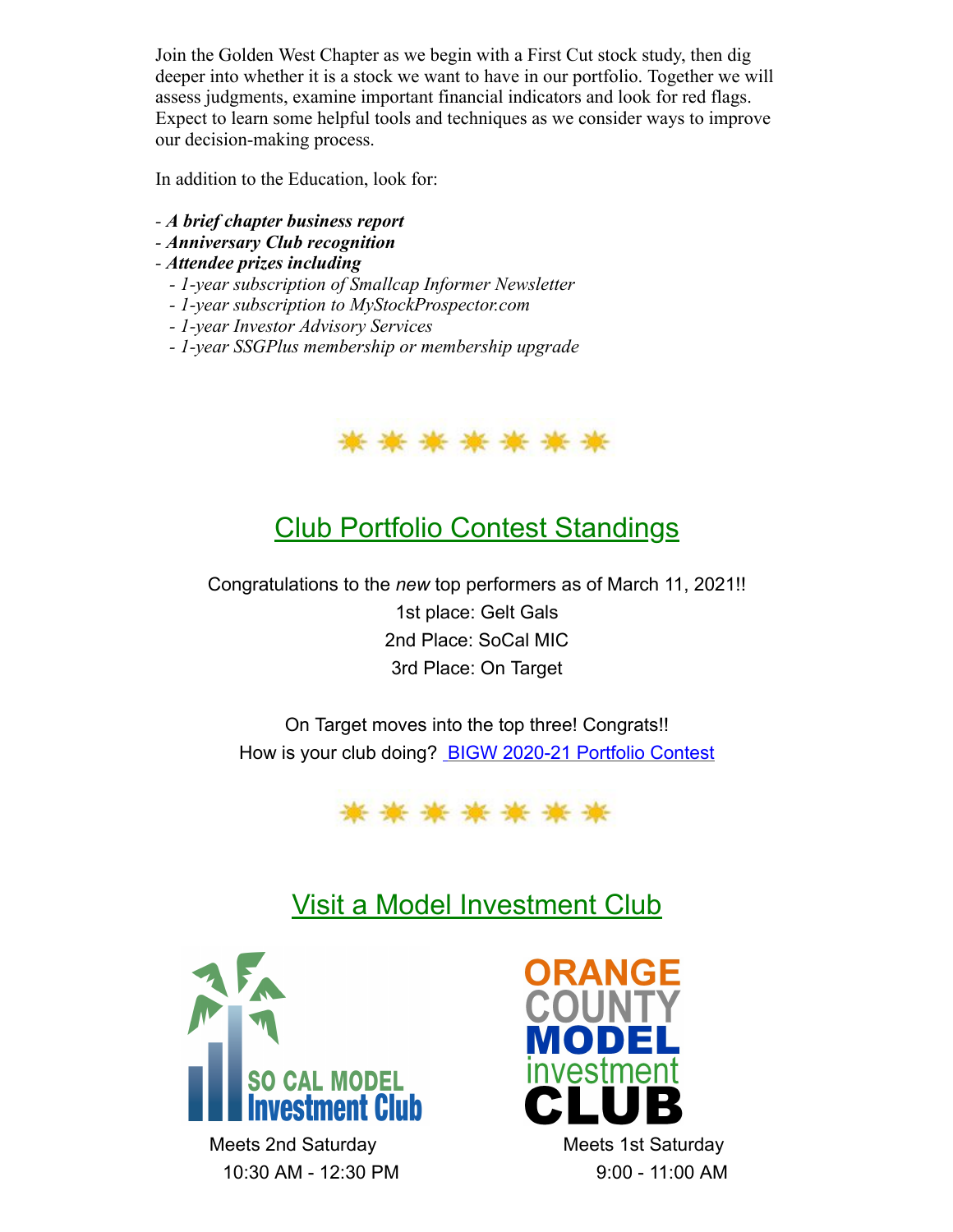- it's easy! These clubs meet virtually, so there's no traveling.
- **Just send an email to [contact@goldenwest.betterinvesting.net](mailto:contact@goldenwest.betterinvesting.net) and a link will be sent to you.**
- Observe a real investment club that uses Better Investing principles to invest real money.

#### **There are several reasons to plan a visit:**

- 1. Get help starting your own club. There are chapter directors available to help you with this.
- 2. Get ideas to improve the operations and administration of your own investment club.
- 3. Start the process of becoming a member of a model club.
- 4. Take advantage of the **education opportunnities**. This month's topics are:
- a. **SO CAL**: Better Investing On-Line Tools to help identify stocks to study for purchase.

b. **ORANGE COUNTY**: Book study -

*The Stock Selection Guide (SSG) and Portfolio Management Magic by Torbenson* 

Schedule your visit today!

Email [contact@goldenwest.betterinvesting.net](mailto:contact@goldenwest.betterinvesting.net)



## 70th Anniversary

## **BetterInvesting National Convention (BINC)**

October 21st to 24th, 2021 - Dallas, Texas

*The 70th Anniversary BINC will be an event to remember with investment education that will cover the investing universe from beginner to advanced stock investing. If you have ever thought about investing or just wanted to improve the performance of your portfolio, the 70th BINC is for you!*

*In addition to the 60-plus educational sessions, there are opportunities to hear about great growth companies as potential investments. Throughout the convention attendees are treated to several informative and entertaining panels of experts talking about stocks. Please join us!*

[Register](https://hello.betterinvesting.org/binc2021) here!



## Golden West Chapter is Interested in You!

Are you interested in gaining investing knowledge, serving others and having fun at the same time? Then Golden West Chapter is interested in you! The chapter volunteer board meets monthly and we would love to have you join us to learn more about what we do and what it means to be a BI volunteer. We meet the second Thursday of every month at 3:00-4:30 pm via GoToMeeting. If you are interested in visiting our next meeting in May 13th, or just want to talk about volunteering, email us at [contact@goldenwest.betterinvesting.net](mailto:contact@goldenwest.betterinvesting.net).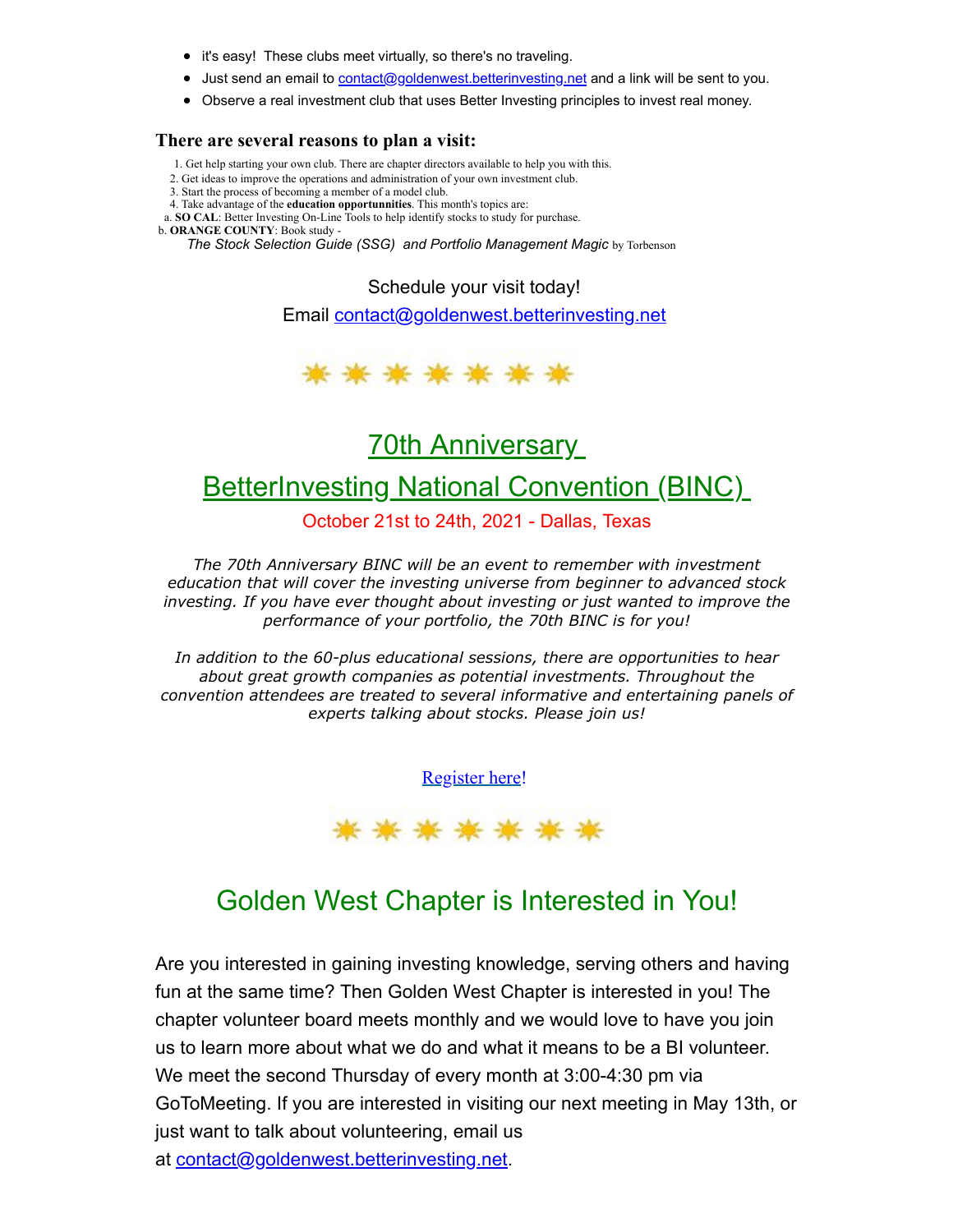If you have skills with Google sheets and are willing to put them to work for the chapter helping with our annual Club Portfolio Contest, we'd love to talk to you!



**Ongoing Better Investing** Learning Opportunities

[StockUp](https://www.betterinvesting.org/members/learning-center/stockup) presents *A Taste of BINC on October 20th at 5:30.* This is an online event that gives you a sampling of the "courses" offered at the upcoming 70th Annual BetterInvesting National Convention (BINC). There are four courses on the menu for *Taste of BINC* and each one could be a meal in itself. Come dine with us for a night of investment education.

1. Alphabet Soup by Ken Zendel, CEO NAIC/BetterInvesting

2. What Beyond Beginners Need by Carol Theine, Director NAIC Board

3. Fear of Missing Out by Scott Horsburgh, President Provident Investment Management

4. Is It Time to Buy or Bail? by Sam Stovall, Chief Investment Strategist of CFRA

[TickerTalk:](https://www.betterinvesting.org/members/learning-center/video-learning-library/video-library?p=2024) Investing education in bite-size pieces is offered at monthly TickerTalk sessions to help you become a successful investor. Plus "Five in Five" is a regular feature in which the panelists offer up some stock ideas that may be worthy of further study. **May 27th features: When to Sell for Profit Using Historical P/E Charts from BigCharts.com**

\*\*\*\*\*\*\*

How Can We Help You?

If you are a member of a new club and have questions, we have experienced folks who would like to come along side you to provide support and assistance that is tailored to address your specific needs. Let us know how